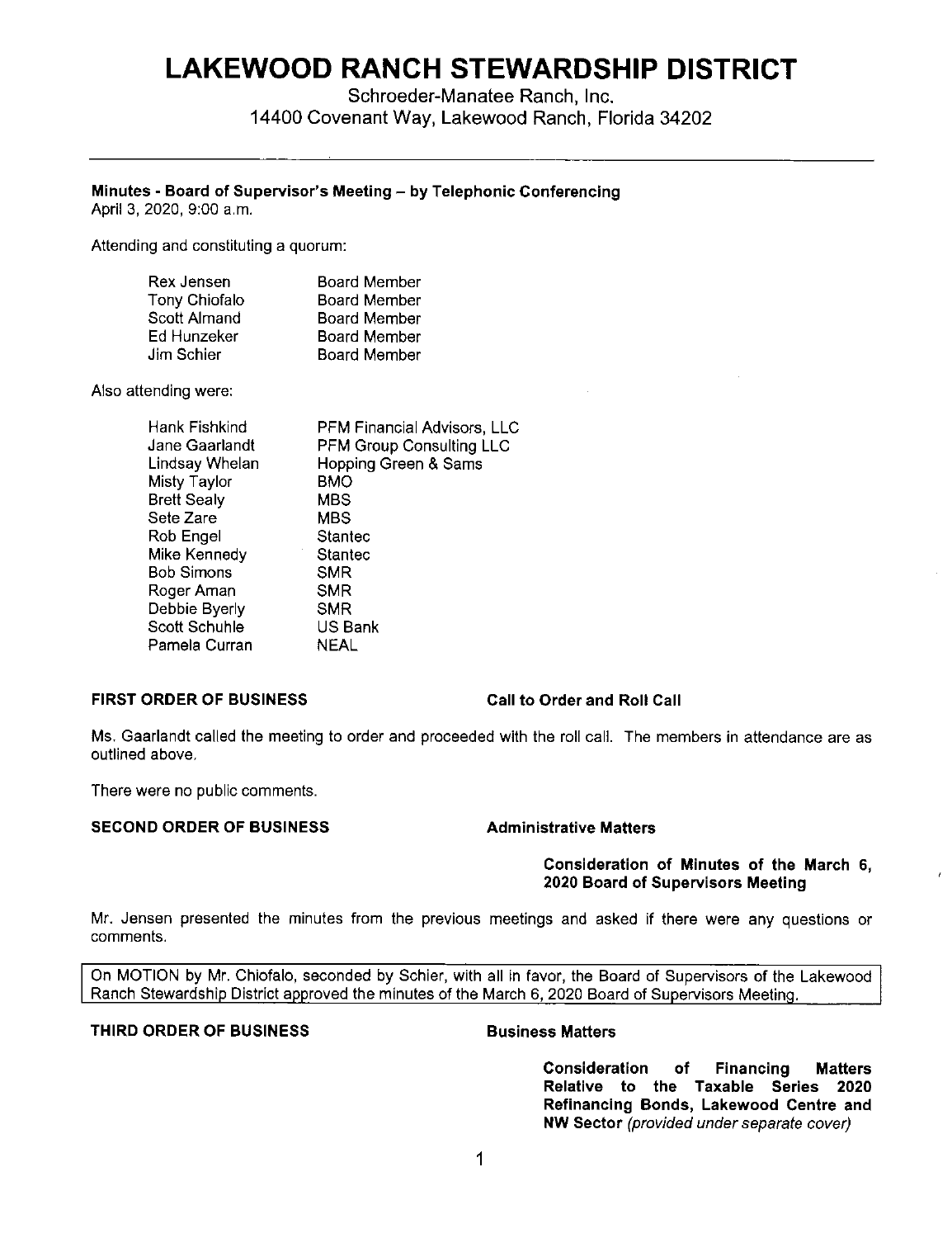### **Series 2018 Bond**

On MOTION by Mr. Chiofalo, seconded by Mr. Schier, with all in favor, the Board of Supervisors of the Lakewood Ranch Stewardship District approved Draw No. 16 for Lakewood Centre & NW Sector.

#### **Requisition List for Draw No. 9 Lakewood Centre North Pre-Funding**

On MOTION by Mr. Chiofalo, seconded by Mr. Schier, with all in favor, the Board of Supervisors of the Lakewood Ranch Stewardship District approved Draw No. 9, Lakewood Centre North - Pre-Funding.

> **Requisition List for Draw No. 33 Lakewood Centre South Pre-Funding**

On MOTION by Mr. Chiofalo, seconded by Mr. Schier, with all in favor, the Board of Supervisors of the Lakewood Ranch Stewardship District approved Requisition List No. 33 for Lakewood Centre South.

#### **Requisition List for Draw No. 5 Lakewood National and Polo Run Projects Series 2017 Bond**

On MOTION by Mr. Chiofalo, seconded by Mr. Schier, with all in favor, the Board of Supervisors of the Lakewood Ranch Stewardship District approved Requisition List No. 5 for Lakewood National and Polo Run Projects.

### **Requisition List for Draw No. 4 Northeast Sector Phase 2A Series 2019 Bond**

On MOTION by Mr. Chiofalo, seconded by Mr. Schier, with all in favor, the Board of Supervisors of the Lakewood Ranch Stewardship District approved Requisition List No. 4 for Northeast Sector Phase 2A.

#### **Requisition List for Draw No. 14 Northeast Sector 2017 Note**

On MOTION by Mr. Chiofalo, seconded by Mr. Schier, with all in favor, the Board of Supervisors of the Lakewood Ranch Stewardship District approved Requisition List No. 14 for Northeast Sector.

> **Requisition List for Draw No. 57 The Villages of Lakewood Ranch South Pre-Funding**

On MOTION by Mr. Chiofalo, seconded by Mr. Schier, with all in favor, the Board of Supervisors of the Lakewood Ranch Stewardship District approved payment of Requisition List for Draw No. 57 for The Villages of Lakewood Ranch South.

> **Requisition List for Draw No. 4 The Villages of Lakewood Ranch South Pre-Funding - Landowner/County Construction Funding Agreement**

On MOTION by Mr. Chiofalo, seconded by Mr. Schier, with all in favor, the Board of Supervisors of the Lakewood Ranch Stewardship District accepted the Construction Funding and approved payment of Requisition List No. 4 for The Villages of Lakewood Ranch South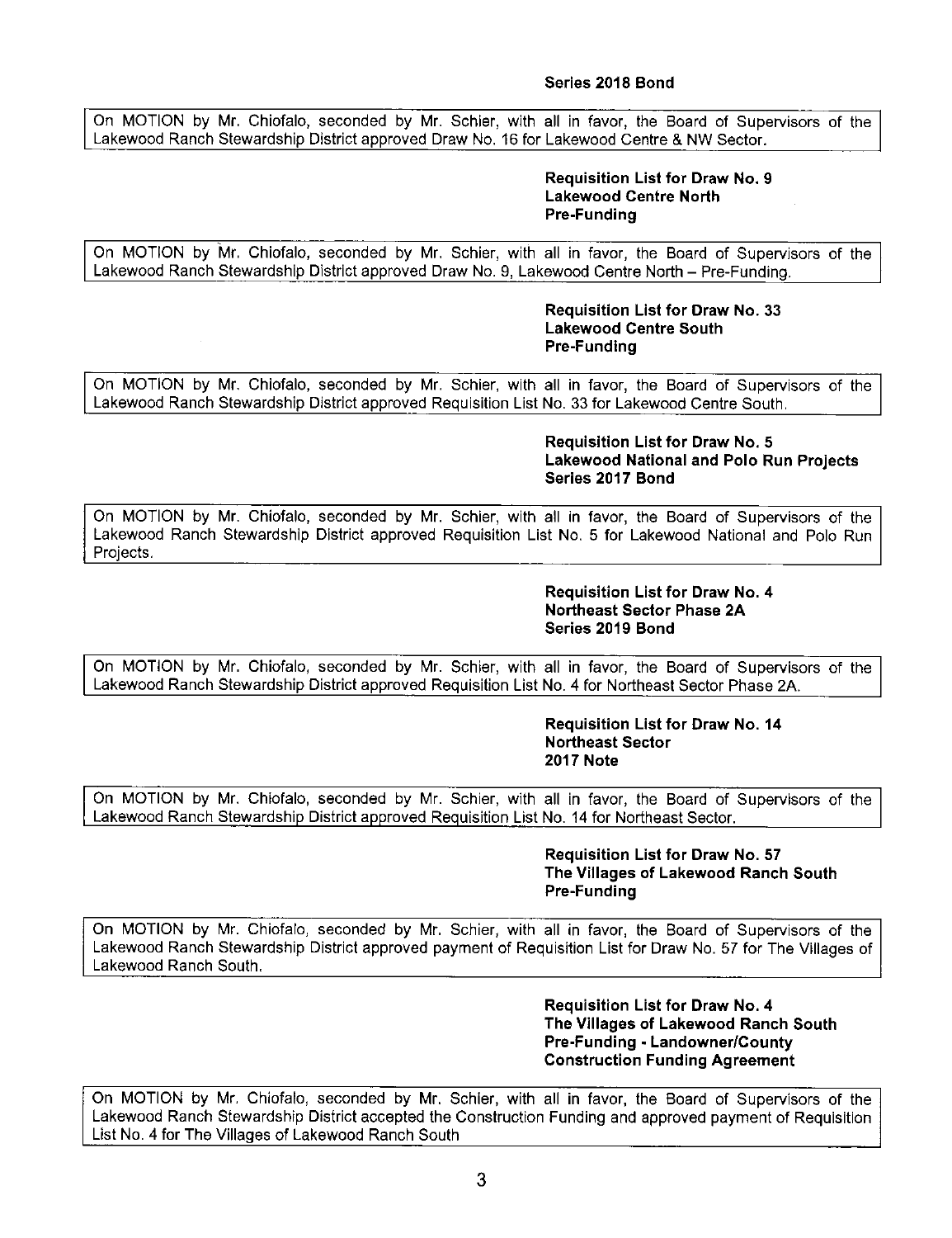#### **NINTH ORDER OF BUSINESS Compilation Report**

No Comments.

#### **TENTH ORDER OF BUSINESS Staff Reports**

**Manager's Report** - No Report

Attorney's Report - No Report

### **Engineer's Report** -

Mr. Engel presented for the Board's approval: **Specific Authorization No. 115** 

**Staniec Services Associated with Lakewood Ranch Stewardship District Villages of Lakewood Ranch** - **Lorraine Road (Villages of Lakewood Ranch South Boundary to Fruitville Road)** 

On MOTION by Mr. Chiofalo, seconded by Mr. Almand, with all in favor, the Board of Supervisors of the Lakewood Ranch Stewardship District approved Specific Authorization No. 115, Staniec.

> **Change Order No. 81 Under Specific Authorization No. 77 Staniec 44th Avenue East Phase 5 and Uihlein Road Phase 3 Project**

On MOTION by Mr. Chiofalo, seconded by Mr. Almand, with all in favor, the Board of Supervisors of the Lakewood Ranch Stewardship District approved Change Order No. 81 Specific Authorization No. 77, Stantec.

Mr. Kennedy noted that bid packages for two landscape projects would go out to pre-approved contractors and reviewed the bid opening process.

### **Consent Agenda**

**Change Order No. 2 Ryangolf Corporation**  Uihlein **Road Phase 3 with SR-64 FDOT Turn Lanes Plan Changes Rev** F: Fill, **base and stabilized** 

**Change Order No. 1 Woodruff** & **Sons, Inc. Waterside Master utilities** - **Lorraine Rd Directional Drill Force Main Revised Plans: Reverse deadman thrust block** & **install; additional sidewalk requirements: add fittings for P-trap at manhole tie-In Plan changes Rev** F: Fill, **base and Stabilized** 

**Change Order No. 1 Woodruff** & **Sons, Inc. Lorraine Road Master Water Main**